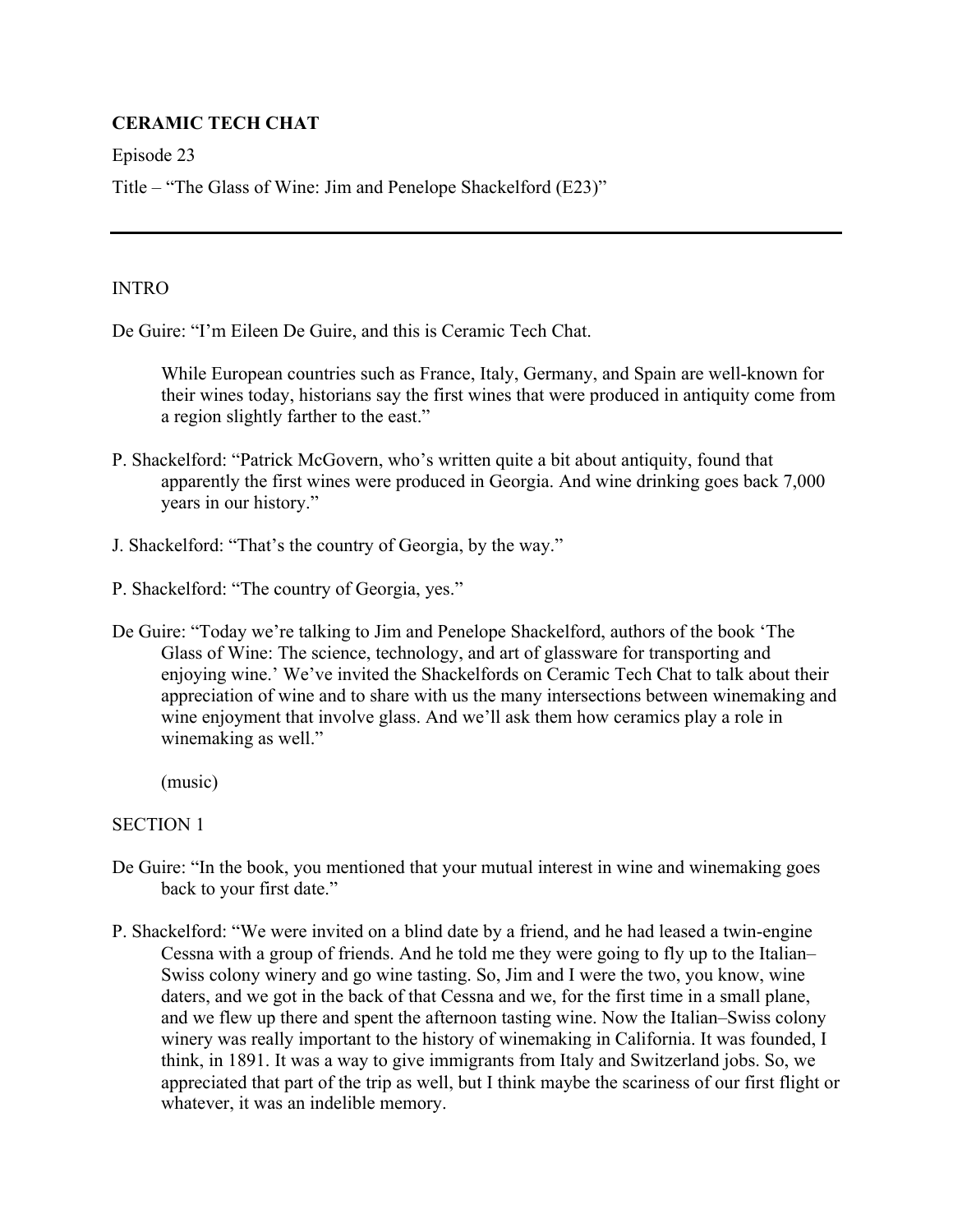And it was also at the time when the wine production in Napa was truly beginning to take off. And we were just taken there, you might say, to taste wine. That journey with wine has continued for 50 years. We happen to go somewhere and there is a winery, or we're on the edge of a wine region. It's like bumping into a friend that you never make a plan to see, and it has happened to us consistently all of our married life. And over that time and with the experiences we've had, we've truly come to appreciate, you know, what goes into winemaking, the aspects of it, and it is truly the nectar of the goddess."

- J. Shackelford: "And we'd like to thank The American Ceramic Society for being so thoughtful in arranging so many conferences near great wine growing areas."
- De Guire: "Alright. So, Jim, at present you are professor emeritus of material science and engineering at the University of California, Davis, and much of your research career focused on glass and glass science. So, what was it that intrigued you about glass and pursuing a career in understanding glass better?"
- J. Shackelford: "That's a good question. Actually, there was one of those singular events that tend to shape our lives much beyond what we might expect at the time. When I was an undergraduate at the University of Washington, majoring in ceramic engineering—major that is not so common these days in the age of materials science and engineering—but I was a ceramic engineering major. And, of course, that included some focus on glass making as well. We had a seminar, as I recall, I was in the senior year. I don't remember the gentleman's name, but he was a scientist from Corning. And he came and gave a talk like the various seminar speakers did, but what was unique about that was that he had a number of slides of glass products from Corning. And they're absolutely gorgeous. Just beautiful examples of technical glassware that were in themselves works of art, and it just intrigued me.

And then simultaneous with that, I did a senior thesis with Bill Scott, wonderful colleague and mentor there. He was at that time a young professor, had come up from UC Berkeley, and had a large part in the fact that I then moved on to UC Berkeley for graduate work. But Bill supervised my senior thesis, and that happened to be a project of interest to him, and that was looking at the crystallization of some sodium silicate glass. So again, I got my feet wet, so to speak, working on glass. And then when I came to Berkeley, I worked with Dick Fulrath. And he had just spent a sabbatical I suppose at the Sandia National Laboratories down in Albuquerque, and he came back with this interesting problem interesting to the Sandia people—and provided some funding to look at the issue of gas transport through glass materials. And so that became the focus of my thesis, and my good friend at the time and still friend Joe Masaryk, he and I worked on that problem. Joe focused on the diffusion of gases to glass, looking at a picture silica as a model system but an important material in its own right—and I worked on solubility. So, the Ph.D. thesis was on glass and then that led to really a career-long interest in those topics."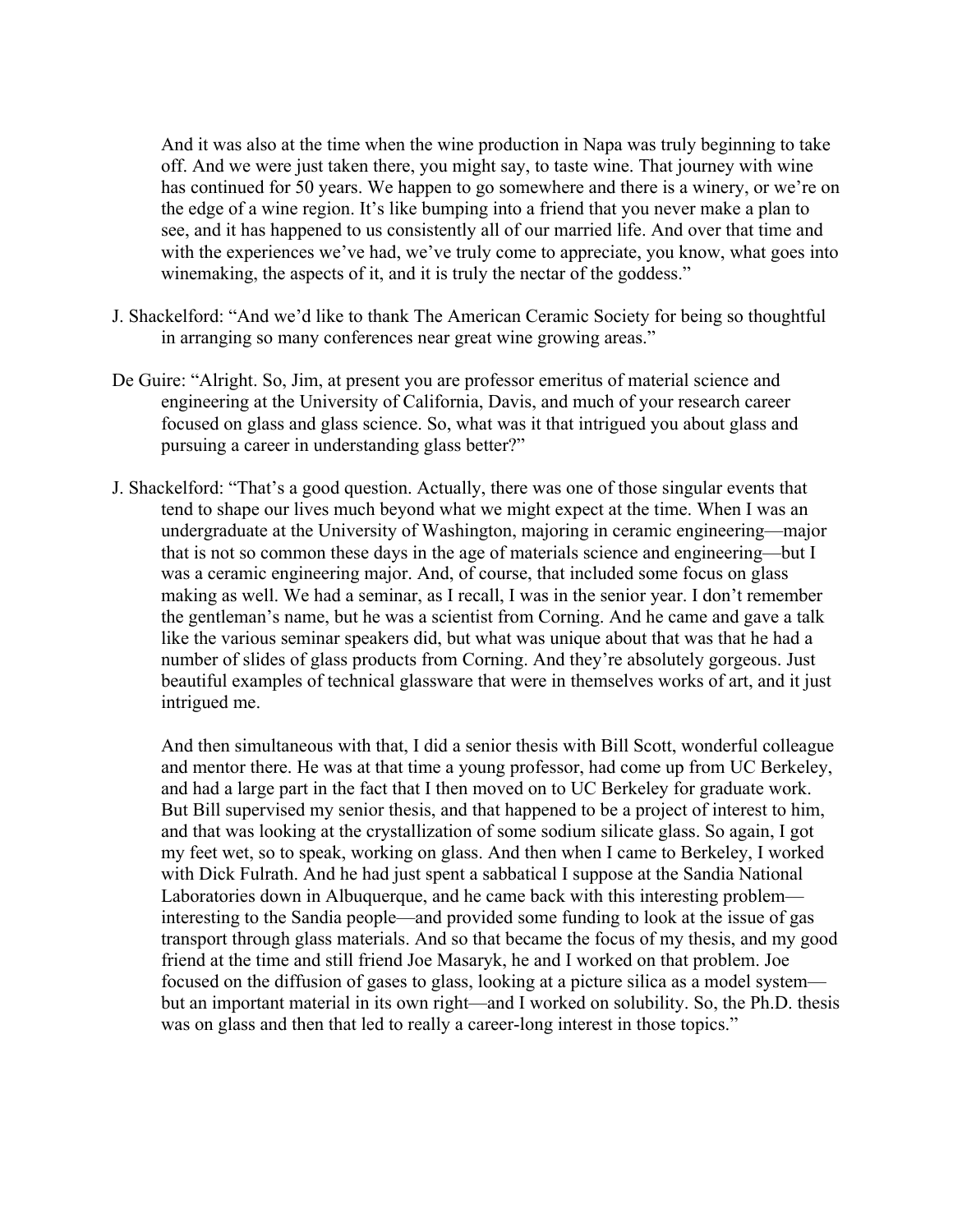- De Guire: "Great. And, Penelope, your background is quite a bit different. Can you tell us a little bit about your professional background and how it intersects with your and Jim's interest in wine?"
- P. Shackelford: "Well, my initial interest in wine was, of course, the more playful aspects of wine. But then when I became a journalist, I was covering art and creativity and I moved into wine as well and I began to write about it. So, I would say professionally that was where I eventually went with it. I was also very interested, I had an art gallery and I was interested in glass art, so I've always found all of the glass used in wine is just draws me, you know, into it. To look at it, to observe it, to see what it does for the wine. So that too contributed to my professional working with wine."
- De Guire: "Great. So, you really, as a couple, kind of approach it from, you can cover the art side, the science side, and cultural intersection between all."
- P. Shackelford: "Yes."
- J. Shackelford: "And I have to add, as I've said publicly more than once, that Penelope is a primary reason that the book is readable and doesn't sound too much like one of my textbooks. So, she gets all the credit for that."

De Guire: "Very good."

(music)

#### SECTION 2

- De Guire: "So, how did glass come to be the preferred bottling container, and are there some challenges that the bottlers would still like to overcome?"
- J. Shackelford: "That's a great question, and it's very true. The glass bottles are wonderfully impermeable to oxygen, so it can be safely stored for a long period of time. And, of course, some of the red wines, very high-end collectible wines, are stored for decades. So, that's very important. The coloring is often used as a protective device because UV radiation can interact with the wine as an organic material and can decay with time. So, that's a very important consideration. So, some of the coloring is not just decorative but also protective.

But I say the biggest issue right now with the bottle industry is that bottles kind of need to go on a weight loss program because the big competitors, of course, if you think of the beer industry for comparison. Beer from long ago, when we were very young, would have been primarily coming in glass bottles. Now it comes in aluminum cans. Soft drinks come in aluminum cans and plastic bottles. And, of course, those are dramatically lighter in weight. So, even though culture and tradition continue to make the glass bottles the preferred medium—it's unimaginable going into a restaurant, ordering a bottle of wine, and having an aluminum can show up on the table. But at the same time, we're very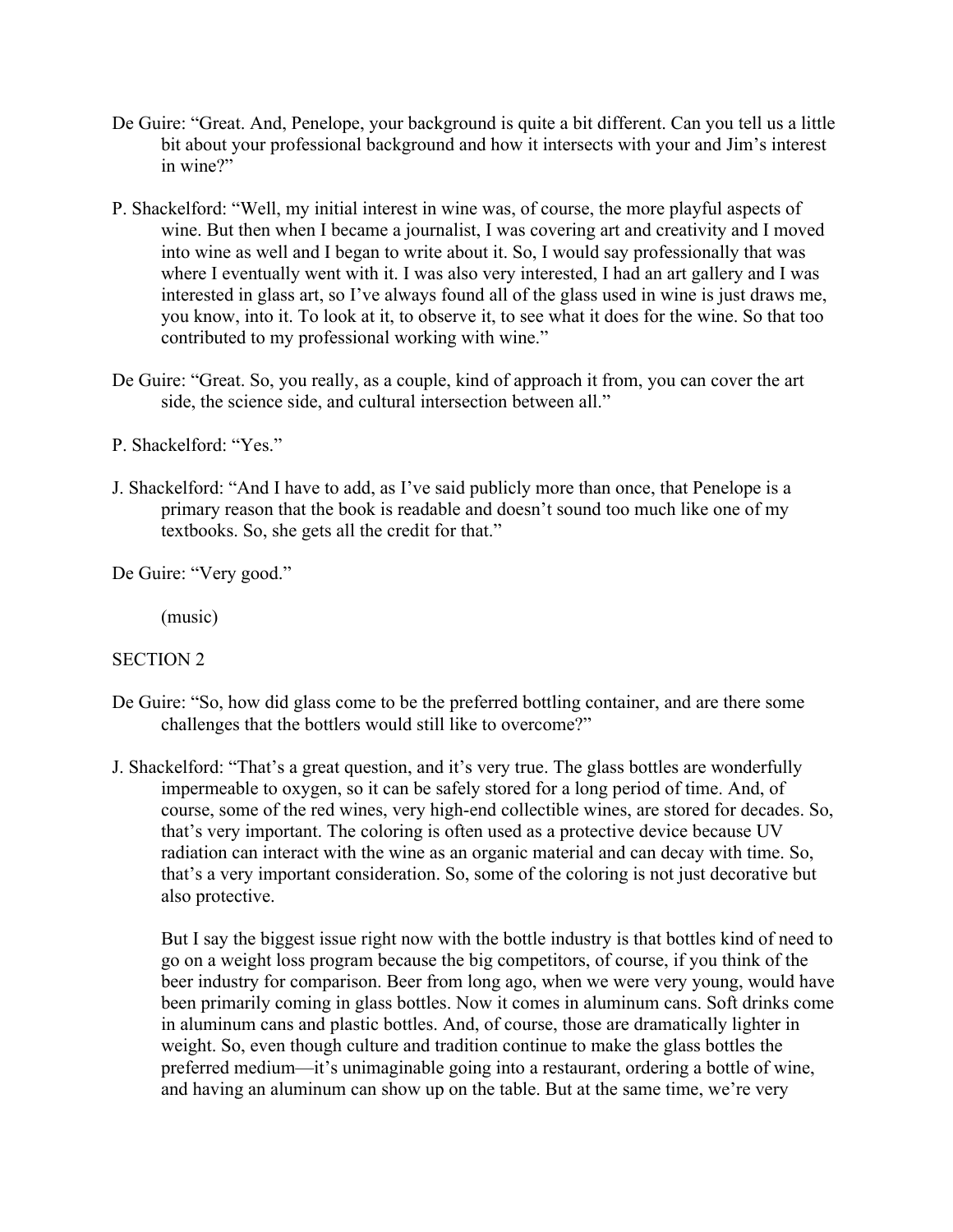conscious about energy consumption, and we tend to enjoy wines from Europe, South America, South Africa, and so on. And so transportation costs as well as various expenses are a big issue.

And so, there's a very high-profile weight loss campaign in the Champagne region of France about a decade ago. They systematically experimented with thinner and thinner bottles. Of course, they're under high pressure, so there's a practical limit to that. But they were successful in reducing the thickness enough so that they were able to reduce their carbon footprint somewhat. But it's a big challenge, and it's another reason why we're seeing a bit more—not a large amount, it's not a big share of the market—but we're seeing a bit more of alternate containers. Plastic is not practical because it's just to permeable to oxygen, but aluminum cans and also boxed wines, which have a plastic bladder in them, are also increasingly widely used. But again, if you go to the store, even entry level wines are still predominantly in glass bottles."

- P. Shackelford: "Just a footnote here. We were staying in a cave hotel in Cappadocia, Turkey, and on the wall were two little spigots. And you turned it on and out came the red or the white wine. Later we discovered that it was a big box in back of the wall that was holding the wine."
- J. Shackelford: "Exactly."
- De Guire: "Wonderful. So, Jim, just a follow up question to that weight loss reduction program. Is there anything glass science can offer to contribute to maybe new formulations or to that process?"
- J. Shackelford: "Well, my friend and colleague Arun Varshneya at Alfred University did some very serious study along that line and has certainly contributed specifically to that area. He did that some years ago, issues around mechanical strength, improving the surface resistance to cracking and abrasion that can lead to failures, are all things that can help, along with the simplest approaches, which is to simply make the walls thinner. But again, that can only be reduced so much. So again, there really is quite a bit of potential work that glass scientists can do. Surface studies, fraction mechanics, and so on, and that's ongoing. But ultimately the density is what it is. And so it's something that can be improved to some degree, but it ultimately is always going to be a bit of a handicap in terms of the carbon footprint."
- De Guire: "Alright. So, starting with that moment of experiencing wine, there are many styles of glassware for drinking wine. They're often presented to consumers as providing the optimal design for a particular varietal. What can you tell us about glassware and how it contributes to the drinking experience?"
- P. Shackelford: "Well, on a very everyday practical level, well I have two thoughts. One is, 'Just give me my basic Bordeaux glass. It'll pretty much handle it all.' On the other hand, and I was rather skeptical for a while also about the different wine glasses—do we really need to go, you know, into a wine glass for every varietal? I was at a tasting several years ago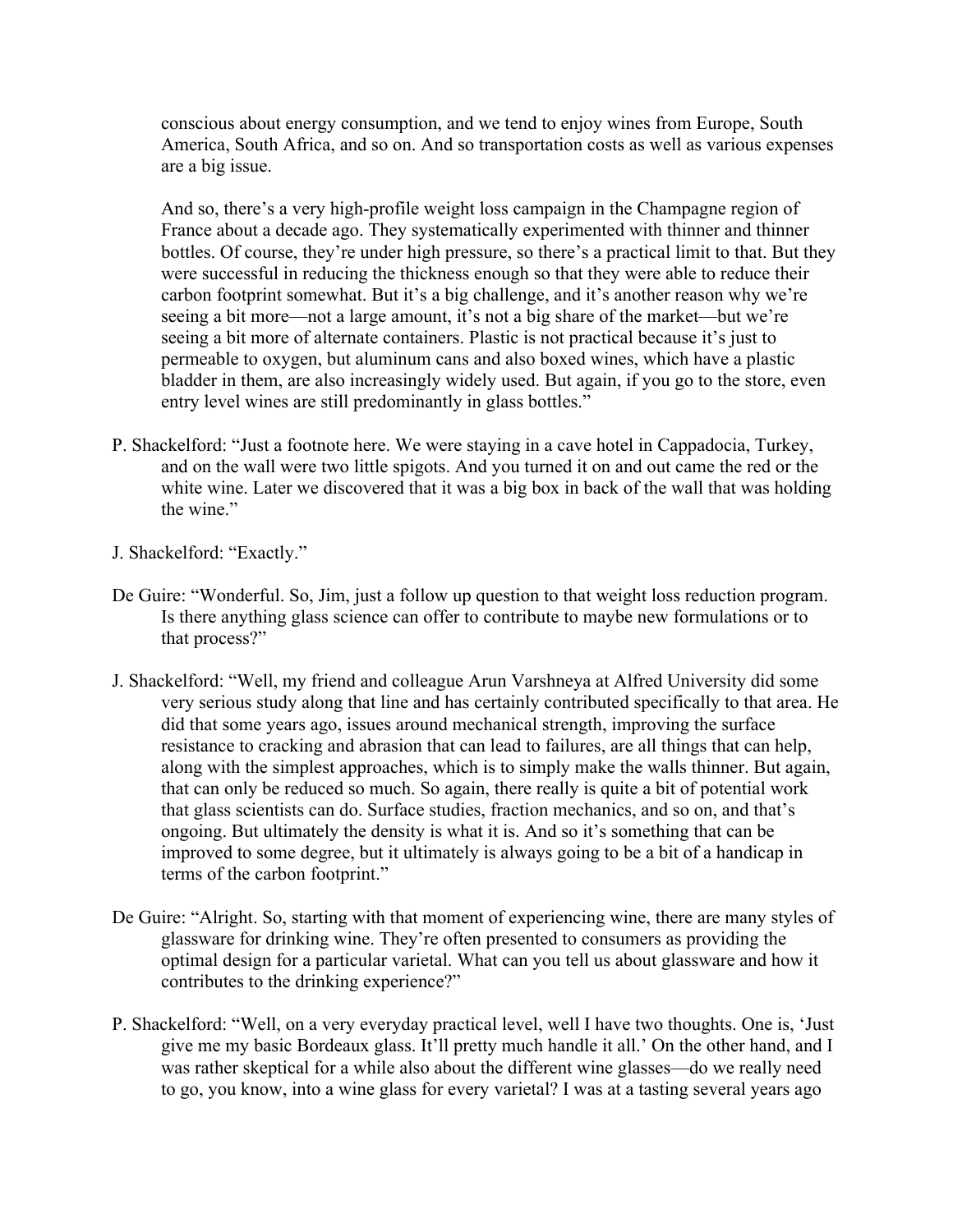with a friend and we were tasting pinots. And I was using my basic Bordeaux glass and she had a Pinot glass. And at one point she said to me, 'Taste the wine from my glass,' which I did, and I felt like I had a new wine in my hand. This wasn't the wine I was drinking. I was really shocked.

So, I think that there is truth to the fact that the shape of that glass, whatever it is, does something that aids the type of wine, the varietal that you're drinking, that it needs to open in a way that it needs to open. Whether or not we can all afford to have a dozen types of wine glasses to go with every bottle of wine is another story. But I do think that, with some of those glasses, it helps and it gives that wine what it needs, you know, it gives you that full experience.

Maybe you would like to say anything?"

J. Shackelford: "The only thing I would like to add, Penelope, is that we had the privilege of meeting George Riedel at UC Davis a few years ago, just before the book was published, in fact. And he's the patriarch of the Riedel family that is really synonymous with wine glasses, glassware for drinking wine. And the company goes back 250 years. I'm giving them a shout-out for one thing because they're so generous. They provided photographs of all of their glassware, and also the beautiful cover of the book is a photograph provided by the Riedel company of a very elaborate and exotic decanter pouring into a glass with a glass bottle nearby. The glassware that Riedel has made is important for a number of reasons. One, that classic tulip-shaped glass—Penelope referred to the Bordeaux glass that's sort of the typical size. Fairly large but not too large. And sort of the one-size-fits-all for most wine drinkers. That was designed by George's father, Claus. And they make a big issue of the heritage of the Riedel family. So, Claus was the ninth-generation patriarch of the family and George is the tenth-generation patriarch. And Claus's design really revolutionized the way we enjoy glass. Now it's the common look. They're not all made by Riedel, but you go into a restaurant and that's the way they look. And it's actually in the Museum of Modern Art as a classic example of modern design. It's very functional, it's clean, it allows you to see the wine, there's not a lot of ornate carvings and colors on the glass, which used to be common to show how elegant the glass was. It was highly decorated, and you couldn't see the wine. So, it really has revolutionized the industry and it's also, they've been extremely generous in producing our book."

(music)

#### BREAK

De Guire: "Are you an engineer, scientist, or student looking to increase your materials science knowledge? Under a partnership agreement, ACerS and Wiley co-publish books and proceedings on the science and industry of ceramic and glass materials and composites. Learn more about ACerS-Wiley publications at www.ceramics.org/books."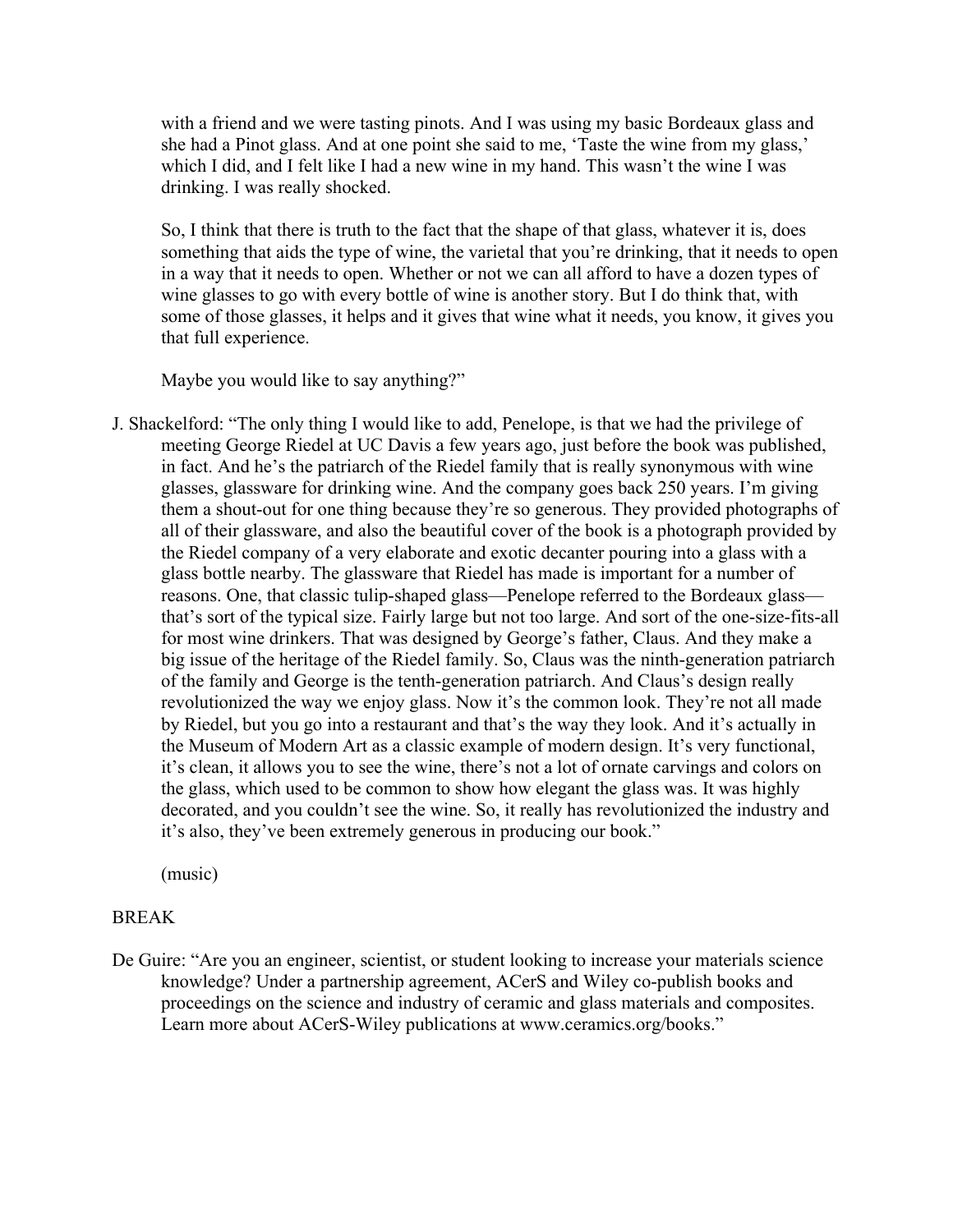#### SECTION 3

- De Guire: "So the glassware and the bottles that we've talked about are the two uses of glass that the wine consumer can see and experience. But how is glass used behind the scenes in the winemaking process?"
- J. Shackelford: "That's basically the business of chapter six in the book. We try to systematically go through how wine is made. And that involves largely materials other than ceramics and glasses. Wooden castes—oak wood, ordinarily—and stainless steel vats that are very large, 25,000-gallon stainless steel containers, that allow wines to be made with excellent temperature control and so on.

But ceramics and glass do play a role in glassware and winemaking. But glass is not, as a practical matter, one of the container materials for the fermentation process. What it does provide, though, is a substantial amount of the laboratory glassware that's used in virtually every winery, from the most humble little boutique winery to the largest facility, the Gallo Winery-type operations. Those are all requiring wet chemical laboratories."

- P. Shackelford: "And I'd like to add something here. Those wine laboratories were really the foundation of our book. Because we would go, either private or on a tour of a winery, and Jim would always end up in the laboratory observing the chemical, you know, to me it was like a chemical laboratory, and observing the instruments and how they work. And one day I had this thought. I thought, 'You should write a book about this.' That was the initial genesis. Look at the way he's so interested in glass and this wine laboratory."
- J. Shackelford: "And actually the subtitle for that chapter six is 'From the barrel to the lab.' And so in the winery, one of the things that often will happen in a tour, if you're lucky enough to be toured through one of these modern wineries, is that the winemakers are fond of giving you a sample of the wine before it's bottled, and actually pulling a sample out of a barrel during the fermentation processes. It's something called barrel tasting. And to do that, they invariably use a large glass pipette. Dip it down into the wine, bring it out, and fill your glass. So, that's all part of the ritual of wine touring these days. And so, it really begins at the barrel and ends up in the laboratory."
- De Guire: "So I'm going to put my ignorance on display here, but is there much difference in the taste between a barrel sample and the mature wine that it turns into?"
- J. Shackelford: "It is quite different. It really takes some experience to project what that liquid experiences at the barrel to how it's going to turn out down the road. But the experienced winemaker can get a sense of just what the chances are after another year or so in the bottle perhaps. And also, depending on what point in the fermentation process they're sampling, how much more time it's going to have in the barrel, where it picks up various organic chemicals from the barrel, and so on, as well as just the natural aging process. And there can be substantial changes. But it is an increasingly popular way to get a sense early on of what that vintage is going to produce."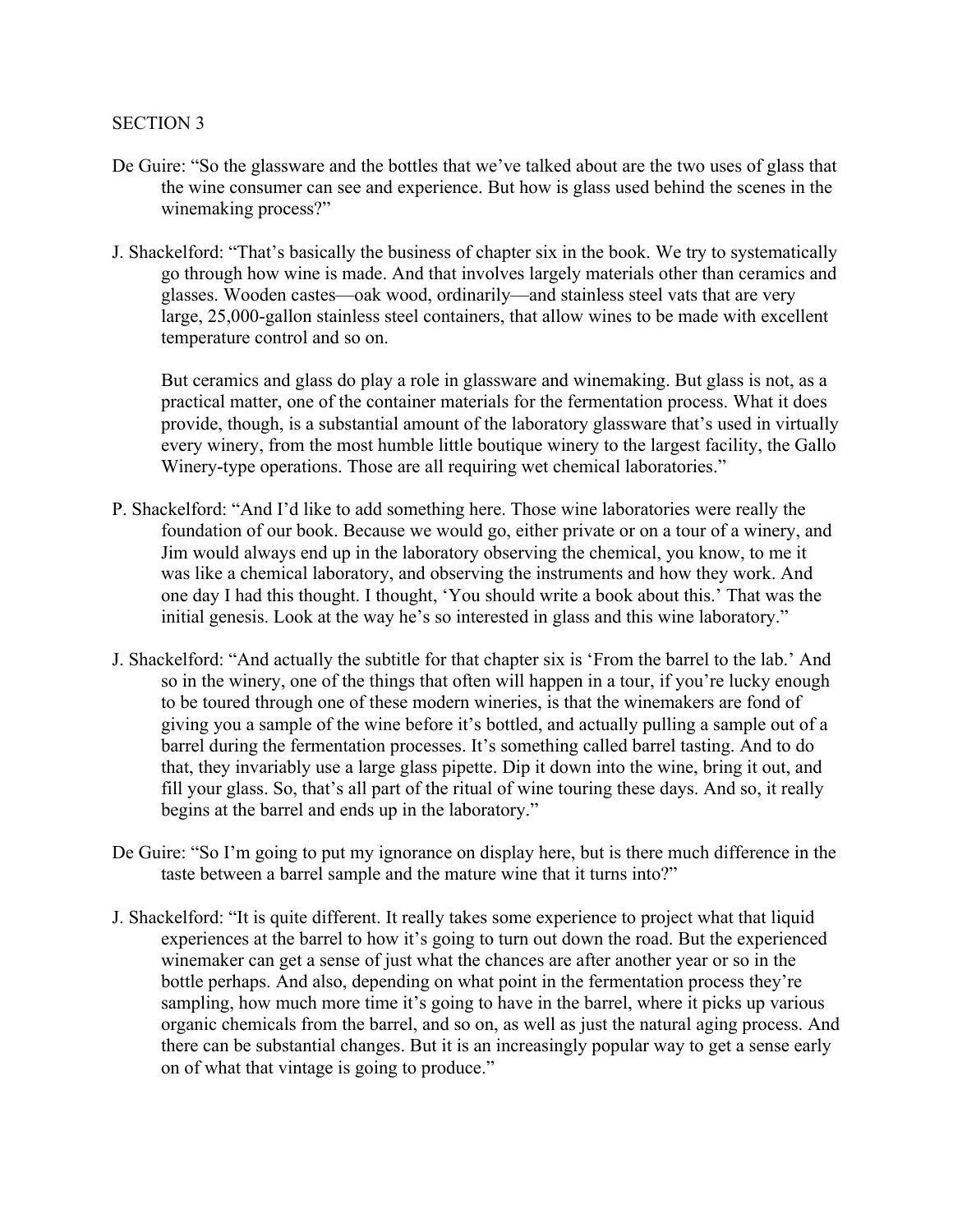- P. Shackelford: "I don't know if you've had a wine, I'm thinking like maybe an Italian Barolo, that needs to be opened quite a while before you drink it. Some people say depending, it might even need a 24-hour decanting before you drink it. And what you taste the first time when you open it and what you taste after it's decanted, it's almost like this isn't the same wine. It can be a little bit like that, you know, when you taste a barrel. I mean, you kind of know, 'Oh yeah, that's, you know, that's a cabernet,' or whatever, but it's just different. And then after it's gone through its process, it's like, 'Oh yeah.'"
- De Guire: "Well, thank you for clarifying that. I know more now than I did when we started. Are you aware of any of future uses of glass, either in the wine drinking or in the winemaking, that are maybe under consideration or in the works?"
- J. Shackelford: "There are a couple of interesting developments, one of which we talk about in the book and the other one has come out in the last year or so since the book was published. Chapter 14 contains some of the ideas that Penelope was just talking about, the complex relationship of wine to oxygen. It's interesting. Even though I was talking about the virtues of glass bottles keeping oxygen away from the wine, Penelope is exactly right that some of these very tannic wines—very strong red wines like Barolo from Italy; Cabernet Sauvignon, which is, course, very popular in America these days—these big powerful wines can be a little bit too powerful when you first open them, and it does require a little bit of oxygenation in order to soften it, that's the usual term. So, there is something to be said for providing oxygen.

So, there was a product from Germany a few years ago, again, that we do talk about in that chapter 14, and that was a so-called breathable glass. And it was criticized by the Riedel people as perhaps overstating the case. The suggestion was that the glass wall was actually permeable to oxygen, so that while you were enjoying the wine, it wasn't just exposed to oxygen from the air but also from the walls of the glass. So it was a proprietary technique, and I suggest in the book how they might have pull that off with some sort of nanoscale porosity. We got to sort of geek out and talk about that. But it turned out that Riedel successfully sued them for talking about that, and they backed off and changed the name of the glass and didn't make quite such a bold claim.

Then more recently Riedel has come up with a new, if you will, 'twist' on glass design. George Riedel has been promoting a new glass that their people have developed working, I suppose, with fluid mechanicians. Instead of the usual tulip shape, it has sort of ripples in the side, so that when you twirl the wine—you'll see wine connoisseurs twirling the wineglass to oxygenate it at the beginning—this new wavy shaped glass apparently speeds up that process. And so, he's promoting that scheme."

De Guire: "In the book, you also mentioned the possibility of glass stoppers in the bottle."

J. Shackelford: "Yeah, that's interesting. It's a small part of the market, but we thought that was a cute idea that you can almost have an all-glass container because, of course, for the last couple hundred years the standard wine bottle system is a glass bottle with a cork, usually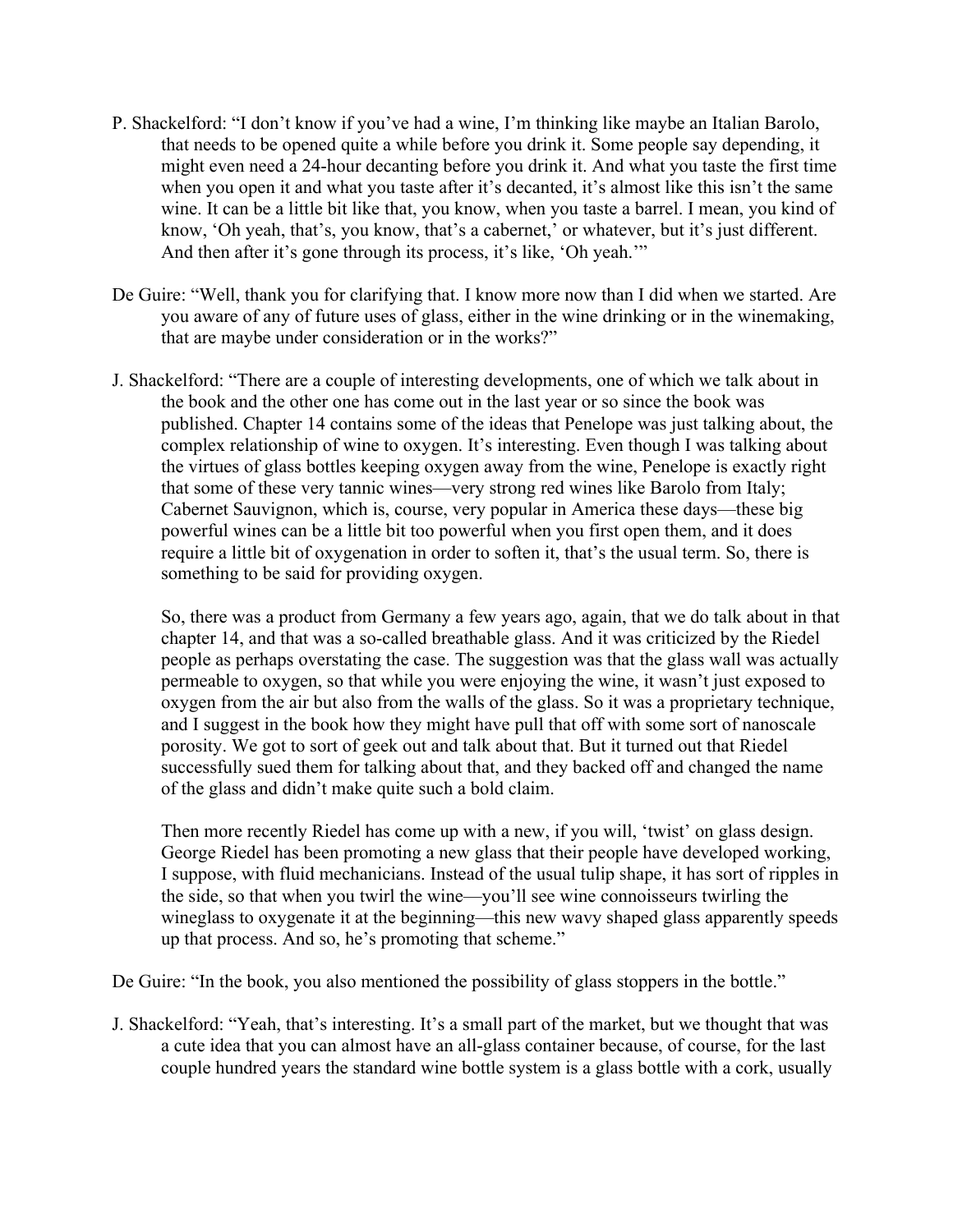from Portugal. It's an excellent sealing system that is all part of the romance of winemaking, opening with an elegant corkscrew and enjoying the wine.

But there was a problem in the 1980s. The Portuguese cork industry got a little lax on their quality control, I have to say, and so there was a lot of wine spoilage in various countries. A lot of chardonnays were lost in Northern California, huge financial loss. So, people began to experiment with alternate closures. Synthetic corks that avoid some of the problems of contamination of natural cork. And also screw caps, which were taken from other beverage designs. So those are actually quite popular now and widely used.

And so, an enterprising fellow in Germany designed a glass stopper, which actually comes from some traditional designs in scientific laboratory. Those have become fairly popular, primarily in Europe. German Rieslings often now have that kind of closure. It's quite beautiful, it's a very different look. But truth in advertising. It does depend not like some of the old scientific glass stoppers, which are ground glass going into a ground glass opening. Very precise. But as anyone who has worked in a laboratory realizes, if they weren't nearly perfect, you might break them opening them up. They had a very bad reputation. And so, these wine bottle glass stoppers actually have a very small organic Oring that are the secret to success. So, they're not quite 100% glass."

- De Guire: "So, of course at The American Ceramic Society, we're just as interested in ceramics as we are in glass. So do you have any information you can share with our listeners about how ceramics are used in the winemaking industry today?"
- P. Shackelford: "I'm going to defer to him on that for the most part, but the only, my knowledge is when we toured wineries and I saw the amphora on the ground. The first time, I think, was Frank Cornelissen's winery in Sicily, Italy, I walked in and here are these lids all over the floor. And so, for me that was my, but I'll let him…"
- J. Shackelford: "Right, exactly. No, Penelope's exactly right. It's really quite fascinating and it is tied to a large part to a movement these days to return to, if you will, the good old days. Return to the so-called natural wines and making them in a traditional way before a lot of modern technology, let's say, intervened and made them perhaps a bit more polished than in the past but maybe losing some of the character. So, basically, we cover that in chapter five, as I said, we talk about glass around a winery, not in winemaking as much as in analyzing the wine. Most winemaking does involve wood—oak wood—and stainless steel containers, but ceramics also play a significant role in the fermentation process itself. Again, these amphorae that were the earliest winemaking vessels were basically red clay and generally in a very characteristic sort of urn shape, usually with a couple of handles on top, and often sealed in very inelegant ways, it was straw and so on. But they were the way wine was made and, again, a lot of people are going back to that. And modern winemakers in Georgia, in fact, celebrate their tradition by doing a lot of their winemaking in that kind of vessel.

The other thing that is an alternative to the large stainless steel vats are concrete vats. And especially touring wineries in South America, we had a chance to see quite a few people